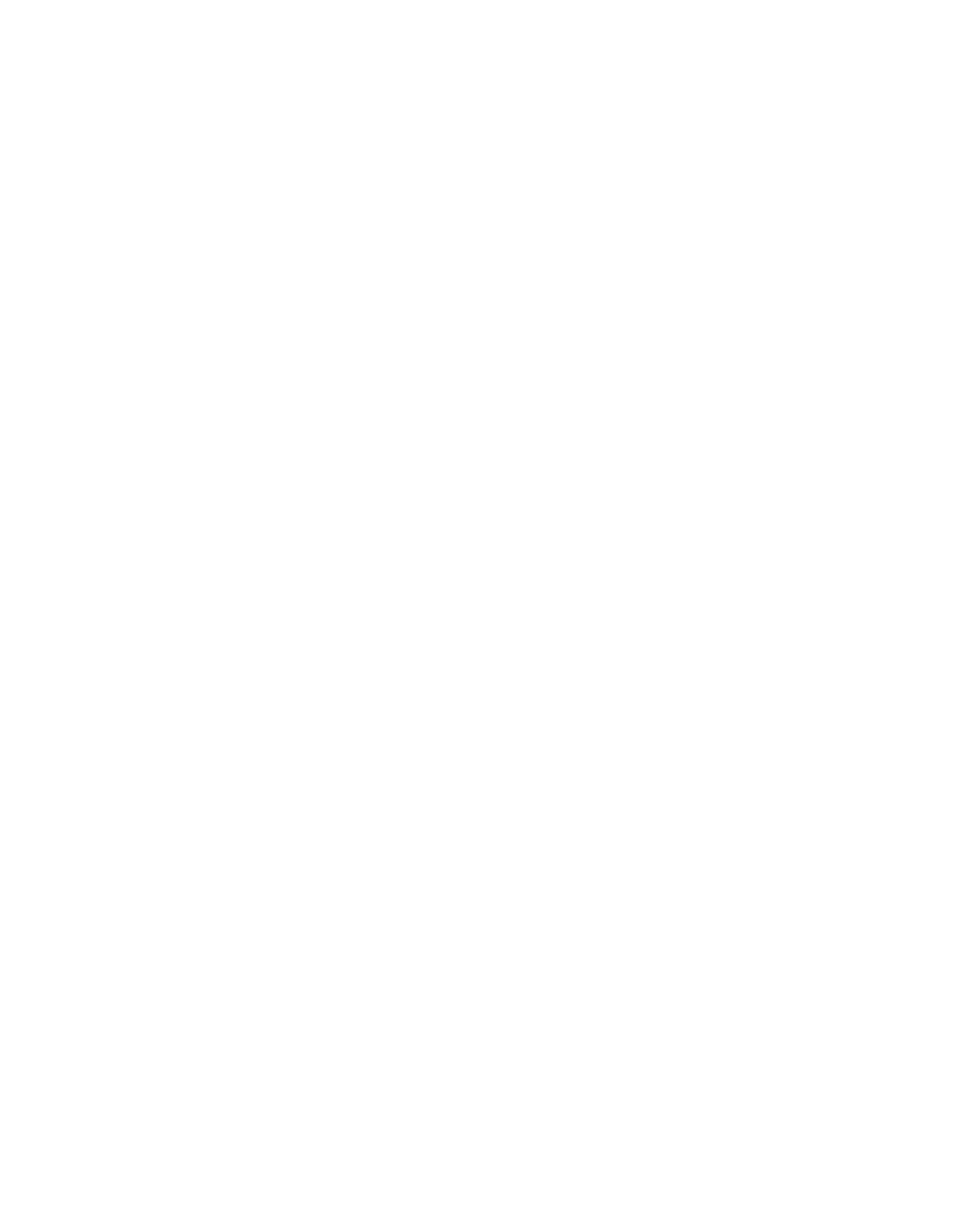Fig. 2. Skin and hair follicle phenotypes of Ift27<sup>-/-</sup> embryos. (A) Representative histology (H&E staining) of E18.5 control (Ift27<sup>+/+</sup>) and Ift27<sup>-/-</sup> dorsal skin. .<br>(B) Expression of differentiation markers of the epidermis at E18.5. There is no apparent difference in the expression profiles of KRT1 and LOR in control and Ift27<sup>-/−</sup>. .<br>(C) BrdU<sup>+</sup> cells in the basal layer of the interfollicular epidermis of E18.5 *lft27<sup>+/+</sup> and Ift27<sup>−/−</sup> .* (D) Distribution of the developmental stages of hair follicles of E18.5 dorsal skin. A minimum of 100 hair follicles were analyzed; n 6. (E) Number of hair follicles in E15.5 and E18.5 control and Ift27<sup>-/−</sup> dorsal skin per microscopy field (100×); n 4. (F) BrdU<sup>+</sup> follicular keratinocytes in stage 2 hair follicles of E18.5 control and Ift27<sup>-/−</sup>. (G,H) Representative images (G) and statistical analysis (H) of double immunofluorescence labeling of AE13 (red) and KRT75 (green) of hair follicles in E18.5 control and Ift27<sup>-/-</sup> skin. (I,J) Representative gross appearance (I) and histology (H&E staining, J) of skin transplants at 35 days post-transplantation. \*P<0.05, \*\*P<0.01. Scale bars: 50 µm in A,B,G; 100 µm in J.

Fig. 2E), but the number of proliferating cells in  $If z^2$ <sup>-/−</sup> hair follicles was markedly reduced  $(P<0.01$ ; Fig. 2F; supplementary material Fig. S4A). Thus, the data obtained so far suggested that delayed hair follicle development in  $If z^2$ <sup>-/−</sup> embryos was likely to be associated with impaired responses to mitogenic signals.

Examination of hair follicle differentiation markers, such as KRT75 (companion cell layer) and AE13 (hair cortex), demonstrated that 3.4±0.8 and 3.1±0.9 wild-type hair follicles ( per microscopic field) expressed these markers, respectively (Fig. 2G,H), compared with only  $0.1\pm0.2$  and  $0.2\pm0.2$  hair follicles in Ift27<sup>- $/-$ </sup> skin (P<0.001; Fig. 2G,H). This observation strongly suggests that delayed hair follicle development in Ift27<sup>−</sup> skin is caused by abnormal follicular keratinocyte differentiation.

By contrast, the induction of hair follicle formation was indistinguishable between Ift27<sup>-/-</sup> and control skin. Specifically, the number and expression pattern of  $KRT17<sup>+</sup>$  hair germs in E15.5 Ift27<sup>-/-</sup> skin were comparable to those in wild-type littermates (supplementary material Fig. S3C). Moreover, the expression of LEF1 (supplementary material Fig. S3D), a marker for the activation of canonical Wnt signaling, and of NGFR (formerly known as p75NTR) (supplementary material Fig. S3E), alkaline phosphatase (AP) activity (supplementary material Fig. S3F) and the number of BrdU<sup>+</sup> follicular keratinocytes (supplementary material Fig. S3G,H) were comparable in early stage control and  $If z^2$ <sup>-/−</sup> hair follicles.

Because Ift27<sup>- $/-$ </sup> mice die shortly after birth we could not determine whether the development of hair follicles was temporarily delayed or impermissible in these animals. To address this question, dorsal skin of E18.5 Ift27−/<sup>−</sup> mutants was transplanted onto nude  $(Foxn1^{nu})$  mice for further development and maturation. Ift27<sup>-/−</sup> skin was able to engraft. However, there was a drastic reduction in the number of hairs in the Ift27<sup>-/-</sup> skin (Fig. 2I). H&E staining of tissues collected 5 weeks post-grafting confirmed that the hair phenotype was due to the lack of hair follicles (Fig. 2J). Thus, disrupting Ift27 blocked hair follicle development.

# Hh signaling is perturbed in *Ift27<sup>-/-</sup>* skin

The hair follicle phenotype of  $If z^{7-/-}$  mice was reminiscent of that of Hh mutants (Chiang et al., 1999; Gat et al., 1998; Mill et al., 2003; St-Jacques et al., 1998; Woo et al., 2012). Consistently, in situ hybridization and quantitative RT-PCR revealed that  $If 27<sup>-/-</sup>$  skin (E15.5 and E18.5) had significantly reduced expression levels of Hh target genes, such as Gli1 and Ptch1, in follicular keratinocytes and dermal papilla cells (Fig. 3A-C; supplementary material Fig. S5A,B). Interestingly, the expression of Shh was essentially indistinguishable between control and  $If z^2$ <sup>-/−</sup> embryos (P=0.08; Fig. 3C; supplementary material Fig. S5C). Moreover, western blotting revealed reduced processing of full-length GLI3 (GLI3-FL) to GLI3 repressor (GLI3-R) in skin biopsied from E18.5 Ift27 mutants (Fig. 3D), which led to an increased GLI3-FL:GLI3-R ratio (Fig. 3D). These findings suggest that perturbation of the Hh pathway is likely to have occurred downstream of ligand but upstream of Gli transcription factors.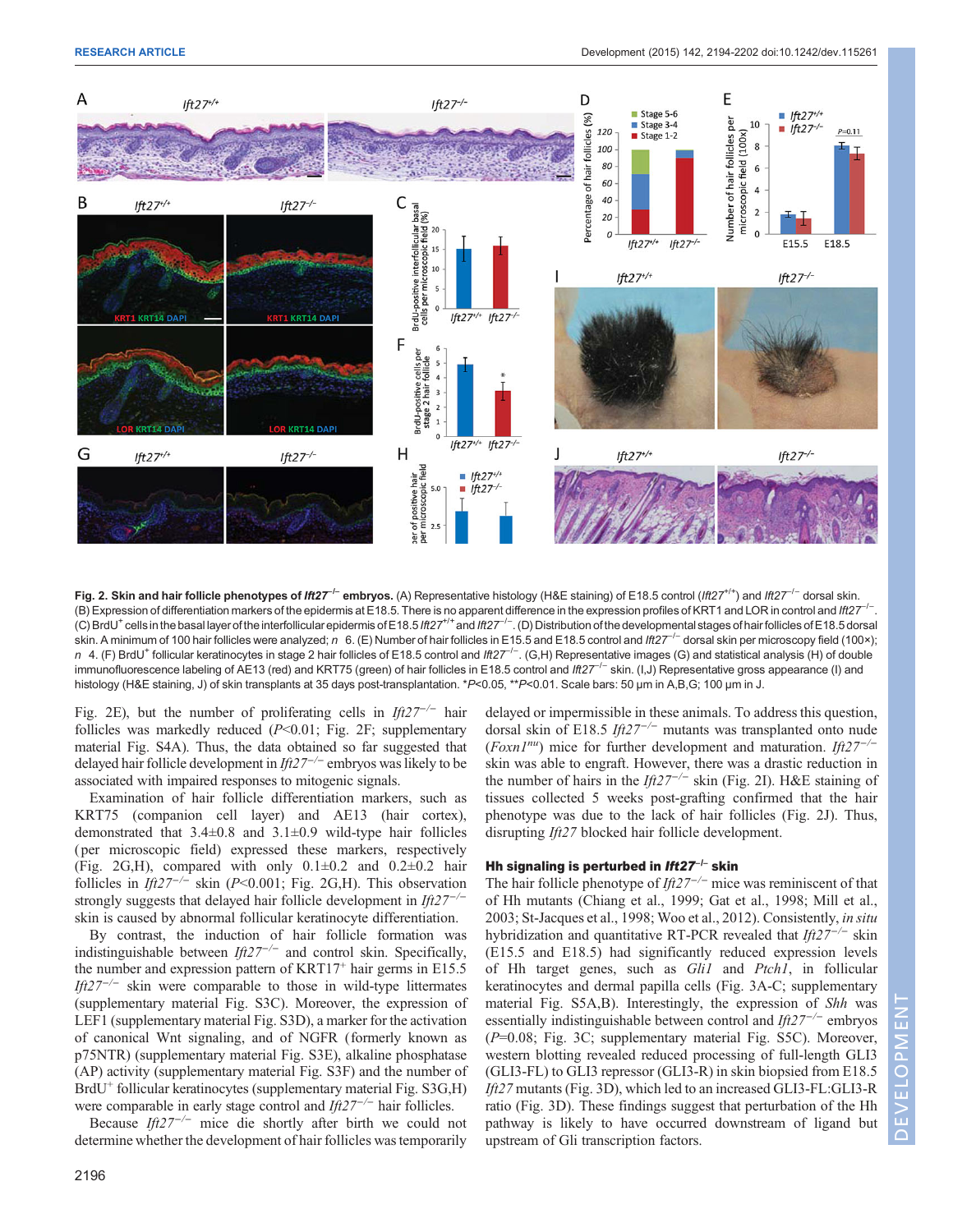

Fig. 3. Hh signaling is attenuated in *Ift2T<sup>- |</sup>* skin. (A,B) *In situ* hybridization of Gli1 (A) and Ptch1 (B) in E18.5 control (Ift27<sup>+/+</sup>) and Ift27<sup>-/−</sup> skin; n=3. Arrows indicate hair follicles of similar stages; arrowheads point to dermal papilla cells; dashed line delineates the epidermal-dermal junction. (C) Relative expression levels of Gli1 and Shh in the skin of E18.5 Ift27<sup>+/+</sup> and Ift27<sup>-/−</sup> embryos by quantitative RT-PCR; n=4. (D) Expression of full-length (GLI3-FL) and repressor (GLI3-R) forms of GLI3 in skin of E18.5 control and Ift27 mutants. (E-H) Responses of Ift27<sup>+/+</sup> and Ift27<sup>-/-</sup> primary dermal fibroblasts to SAG treatment as determined by the relative expression levels of Gli1 (E), Ptch1 (F), Gli2 (G) and Smo (H); n=3. (I) Representative western blotting of IFT27 and GLI1 in SAG-treated Ift27+/+ and Ift27−/<sup>−</sup> dermal fibroblasts and quantification of GLI1; <sup>n</sup>=4. \*P<0.05, \*\*P<0.01 (two-way ANOVA and Bonferroni post-test). Scale bars: 100 µm.

To further determine how Ift27 participates in transducing Hh signals during hair follicle development, primary dermal fibroblasts were treated with SMO agonist (SAG) and the expression of Hh-responsive genes examined. SAG treatment drastically induced the expression of Hh target genes (Ptch1, Gli1 and Gli2) in control cells, a response that was attenuated in Ift2 $7^{-/-}$ cells (Fig. 3E-G,I). By contrast, the expression of Smo was unaffected (Fig. 3H). IFT27 was essentially undetectable in Ift27<sup>- $/-$ </sup> cells by western blotting (Fig. 3I). These data obtained from primary dermal fibroblasts were consistent with in vivo findings, thereby strengthening the idea that IFT27 participates in Hh signaling downstream of SMO activation. Moreover, primary dermal fibroblasts of *Ift27<sup>-/-</sup>* mice demonstrated increased GLI3-FL levels and an increased GLI3-FL:GLI3-R ratio ([supplementary](http://dev.biologists.org/lookup/suppl/doi:10.1242/dev.115261/-/DC1) [material Fig. S6](http://dev.biologists.org/lookup/suppl/doi:10.1242/dev.115261/-/DC1)), suggesting that the processing of Gli transcription factors was disrupted in  $If z^2$ <sup>-/-</sup> cells.

## Formation of the ciliary axoneme is unaffected in Ift27<sup>−/−</sup> skin

Because Hh signaling requires primary cilia and the formation of cilia requires IFT, we speculated that Ift27 might be essential for Hh signaling by controlling ciliogenesis in follicular keratinocytes and dermal papilla cells. Immunofluorescence labeling with a number of ciliary markers, namely ARL13B, ADCY3 (ACIII) and acetylated α-tubulin, revealed indistinguishable patterns of primary cilia in wildtype and Ift27<sup>- $\div$ </sup> skin at various developmental stages (Fig. 4A; [supplementary material Fig. S7](http://dev.biologists.org/lookup/suppl/doi:10.1242/dev.115261/-/DC1); data not shown). Scanning electron microscopy of primary keratinocytes isolated from control and Ift27<sup>-/−</sup> embryos also revealed primary cilia of comparable appearance [\(supplementary material Fig. S8\)](http://dev.biologists.org/lookup/suppl/doi:10.1242/dev.115261/-/DC1). Thus, these observations suggested that neither the formation of the ciliary axoneme nor the localization of ciliary membrane-associated proteins, such as ARL13B and ADCY3, was affected in  $If \frac{t}{27}$  cells.

Skin transplants generated from control embryos contained an abundance of ciliated follicular keratinocytes [\(supplementary](http://dev.biologists.org/lookup/suppl/doi:10.1242/dev.115261/-/DC1) [material Fig. S9A](http://dev.biologists.org/lookup/suppl/doi:10.1242/dev.115261/-/DC1)). Remarkably, cells in the epidermal invaginations of Ift $27^{-/-}$  skin transplants also contained wellciliated keratinocytes ([supplementary material Fig. S9B\)](http://dev.biologists.org/lookup/suppl/doi:10.1242/dev.115261/-/DC1). These cells are proposed to be keratinocytes that are committed to the follicular fate but have failed to develop into hair follicles because of disrupted Hh signaling or primary cilia formation (Chen et al., 2015; Chiang et al., 1999; Dai et al., 2013, 2011; Gat et al., 1998; Mill et al., 2003; St-Jacques et al., 1998). Thus, the congregation of these ciliated keratinocytes in the epidermal invaginations of  $If \frac{\partial 27}{\partial 27}$ skin transplants not only confirmed this speculation but also strengthened our previous observation that *Ift27* is essential for Hh signaling (Fig. 3) but not for primary cilia formation (Fig. 4).

To further examine the ciliogenic potential of  $If z^2$ <sup>-/−</sup> cells, primary keratinocytes were treated with cytochalasin D (cyto D), a compound capable of elongating the ciliary axoneme. Twenty-four hours after cyto D treatment  $(0.5 \mu M)$ , the number of ciliated cells remained unchanged in both wild-type and  $If z^2$ <sup>-/−</sup> keratinocytes (Fig. 4C) and the median length of the ciliary axoneme increased significantly in both genotypes  $(P<0.0001$ ; Fig. 4B,D).

Thus, data obtained from *in vivo* and *in vitro* experiments strongly suggest that  $If  $\ell$  = 7$  does not participate in ciliogenesis or ciliary maintenance in epidermal keratinocytes.

# Ciliary localization of SMO is disrupted in Ift27<sup>-/-</sup> primary dermal fibroblasts

To gain insight into how  $If *t*27 regulates the Hh pathway, we$ examined the ciliary localization of Hh pathway components in primary dermal fibroblasts isolated from E18.5 mouse embryos. Similar to what was observed in Ift27<sup>-/-</sup> keratinocytes, Ift27<sup>-/-</sup> primary dermal fibroblasts were capable of forming primary cilia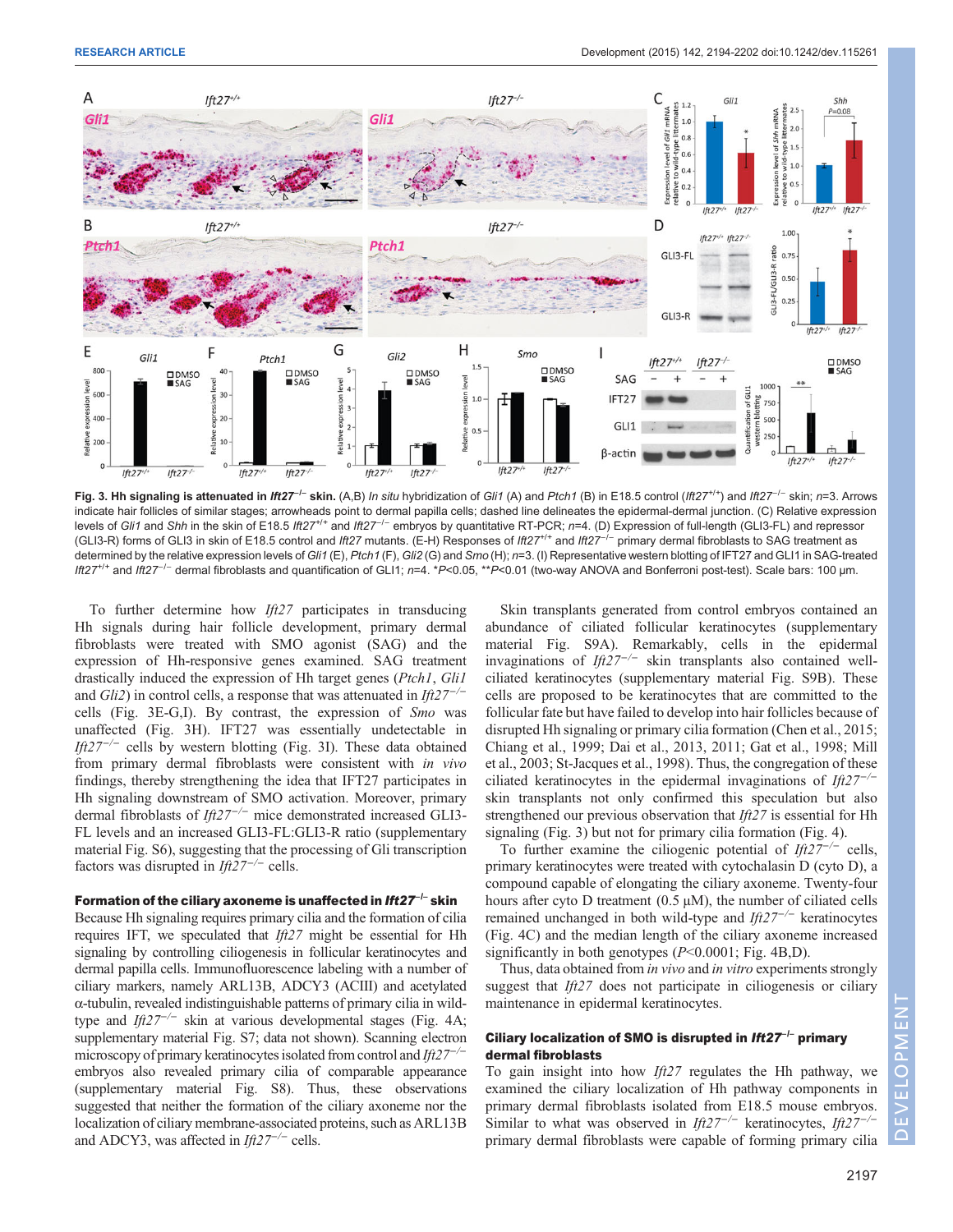



Fig. 4. Ciliogenesis is unaffected in  $If 27^{-/-}$  skin. (A) Immunofluorescence labeling of cilia and basal body by ARL13B (green) and γ-tubulin (red) in E18.5 Ift27<sup>+/+</sup> and Ift27<sup>-/-</sup> skin. Dashed lines indicate the epidermal-dermal junction. Lower panels are magnifications of the boxed areas above. Arrows point to ciliated dermal papilla cells. (B) Labeling of cilia and basal body (as described in A) in primary keratinocytes after 24 h treatment with DMSO or cyto D (0.5 µM). Three independent experiments were conducted. (C,D) Statistical analyses of the percentage of ciliated cells (C) and of cilium length (D) in the cyto D-treated cells described in B. NS, not significantly different (one-way ANOVA); \*\*\*P<0.0001 (Mann-Whitney test). Scale bars: 10 µm in A; 5 µm in B.

in vitro (Figs 5 and 6). In control dermal fibroblasts, SMO is essentially undetectable in the ciliary axoneme when the Hh pathway in inactive (cells treated with DMSO, Fig. 5A, upper panel). Upon pathway activation (SAG treatment), control cells robustly accumulated SMO in the cilium (Fig. 5A,B). By contrast, SMO abnormally accumulated in cilia of Ift27−/<sup>−</sup> dermal fibroblasts even when the Hh pathway was inactive (Fig. 5A, lower panel). This suggested that the ciliary exit of SMO was defective in Ift27<sup>-/-</sup> cells.

In SAG-treated control fibroblasts GLI2 accumulated at the ciliary tip (Fig. 5C,D), which was consistent with an activated Hh pathway as documented previously (Kim et al., 2009). By contrast, ciliary tip accumulation of GLI2 was severely disrupted in SAG-treated Ift27<sup>- $\prime$ -</sup> dermal fibroblast (Fig. 5C,D). This result was not only consistent with the suppressed Hh pathway observed in vivo and in vitro (Fig. 3) but also suggested defective trafficking of Hh components in  $If z^2$ <sup>-/−</sup> cells in response to Hh pathway activation.



Fig. 5. Localization of SMO and GLI2 in primary cilia. (A) The localization of SMO (green) in control and Ift27<sup>-/-</sup> primary cilia of primary dermal fibroblasts before and after Hh pathway activation (DMSO or SAG treatment, respectively). Primary cilia were labeled by acetylated  $\alpha$ -tubulin (red). (B) Statistical analysis of SMO<sup>+</sup> primary cilia. (C) The localization of GLI2 (green) in primary cilia of primary dermal fibroblasts as shown in A. (A,C) Signals in single and merged channels are shown beneath main images. (D) Statistical analysis of intensity of GLI2 at the ciliary tip. n>125. \*P<0.05, \*\*\*P<0.001 (one-way ANOVA). Scale bars: 5 µm.

## IFT27 and the expression and localization of other IFT proteins

Since the loss of Ift27 does not seem to impact ciliogenesis, we further determined whether the expression and ciliary localization of known ciliogenic IFT proteins are affected in  $If 27^{-/-}$  cells. First, double immunofluorescence labeling and western blotting confirmed the loss of expression and of the ciliary localization of IFT27 in Ift27<sup>- $/-$ </sup> cells (Fig. 6A,E). Subsequently, we found that the expression patterns of IFT88 and IFT140, which belong to the IFT-B and IFT-A complexes, respectively, were unaffected in Ift27<sup>- $\prime$ -</sup> cells (Fig. 6C,D). Specifically, IFT88 was enriched in the axoneme and basal body, whereas IFT140 was predominantly localized at the basal body (Fig. 6C,D). The expression level of IFT140 was unchanged in  $If z^2$ <sup>-/-</sup> cells as confirmed by western blotting (Fig. 6E). By contrast, in Ift27<sup>-/-</sup> cells the ciliary localization of IFT25 was essentially undetectable (Fig. 6B) and its expression was significantly reduced by 35% (Fig. 6E,F). These data suggested that IFT27 is not required for the expression and localization of IFT proteins that are involved in cilia formation but selectively regulates the stability and localization of its binding partner IFT25, which is also dispensable during cilia formation.

# Ift25 mutants phenocopy the hair follicle phenotypes of Ift27−/<sup>−</sup> mice

To confirm the functional relevance of IFT25 during hair follicle formation, we examined the skin of Ift25-null (Ift25<sup>-/-</sup>) mice (Keady et al., 2012). As expected, Ift25−/<sup>−</sup> mice displayed a hair follicle phenotype almost identical to that of Ift $27^{-/-}$  mice (Fig. 7A). Specifically, although the total number of hair follicles remained unaffected (Fig. 7B), the hair follicles of E18.5 Ift25<sup>-/−</sup> embryos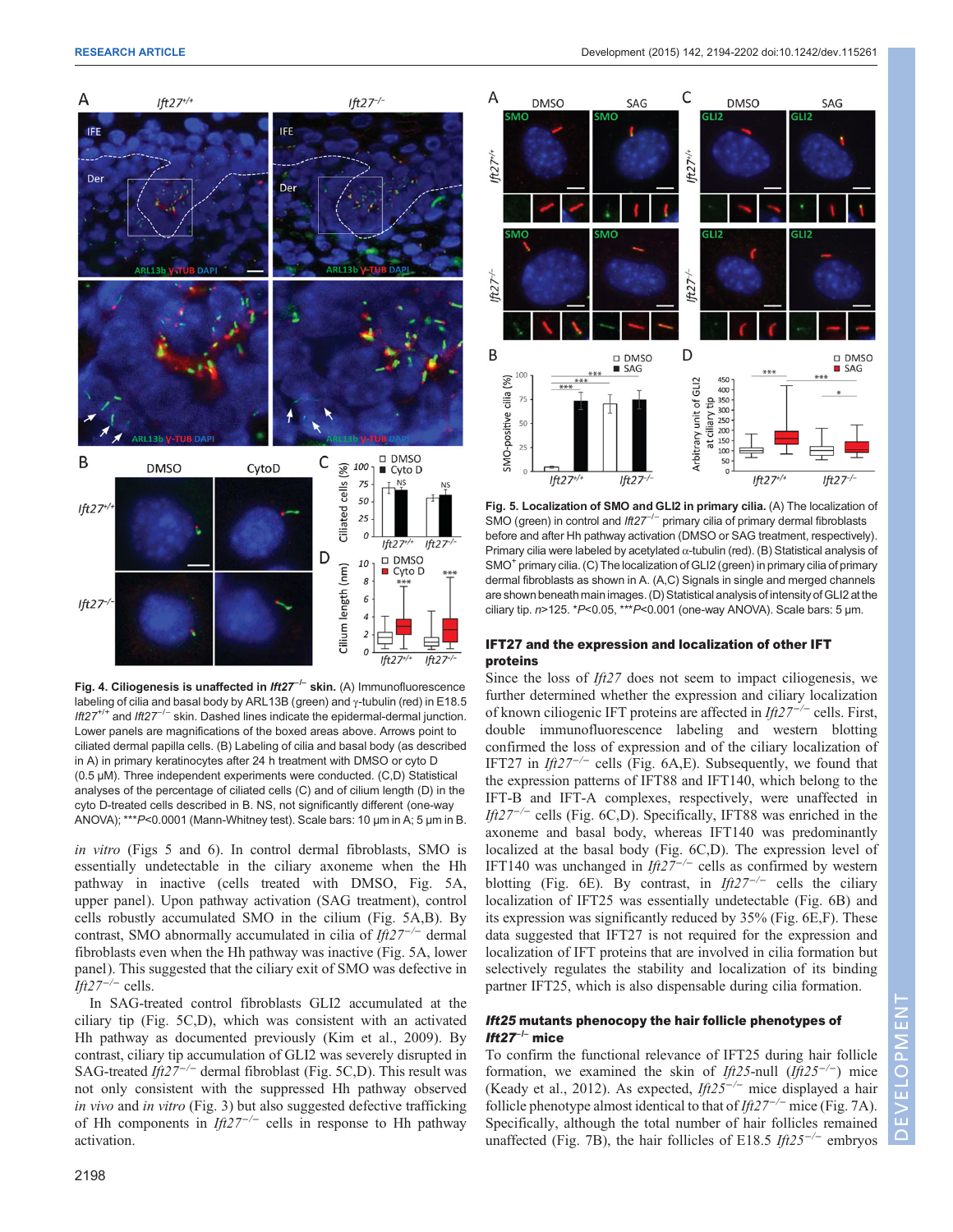

Fig. 6. Distribution of IFT-B and IFT-A proteins in Ift27<sup>-/−</sup> cells. (A-D) The expression of IFT27 (A), IFT25 (B), IFT88 (C) and IFT140 (D) in  $\text{If}27^{++}$  and Ift27<sup>-/-</sup> primary dermal fibroblasts by colabeling by acetylated  $α$ -tubulin (red). Ciliary localization is shown in single channel and merged. (E) Expression levels of IFT27, IFT25 and IFT140 in dermal fibroblasts by western blotting;  $n=3$ . (F) Quantification of IFT25 as shown in E. The IFT25 protein level was significantly reduced in Ift27<sup>-/-</sup> primary dermal fibroblasts. \*P<0.05. Scale bar: 5 µm.

displayed severe developmental delay (Fig. 7A,C; P<0.01, two-way ANOVA). These data suggested that  $If 27$  and  $If 25$  engage in a functional association during hair follicle morphogenesis.

## **DISCUSSION**

Hedgehog signaling is required for the crosstalk between follicular keratinocytes and dermal papilla cells during hair follicle development. Activation of the Hh signaling pathway requires the primary cilia. A number of recent studies unequivocally demonstrated that the primary cilium is essential for hair follicle morphogenesis; disrupting ciliogenesis results in the arrest of hair follicle development due to disrupted Hh signaling (Chen et al., 2015; Dai et al., 2013, 2011; Lehman et al., 2009). Thus, the formation of the ciliary axoneme is prerequisite for its function; disrupting cilia formation inevitably disrupts its function, including the transduction of Hh signals. In the current study, we further dissected the ciliogenic processes in the context of hair follicle morphogenesis, and discovered that a subset of IFT proteins, specifically IFT27 and IFT25, are not required for the formation and maintenance of the ciliary axoneme but are essential for processing Hh signaling components. These findings demonstrate that the processes required for transducing the Hh signals may be separated from those of ciliogenesis, and that the presence of the ciliary axoneme does not necessarily warrant functionality.

Ift27<sup>-/-</sup> and Ift25<sup>-/-</sup> mice die shortly after birth due to severe developmental abnormalities in vital organs, such as the heart,



Fig. 7. Ift25−/<sup>−</sup> embryos display defective hair follicle development similar to Ift27<sup>-/-</sup>. (A) H&E staining of E18.5 Ift25<sup>+/+</sup> and Ift25<sup>-/-</sup> dorsal skin. (B) Statistical analysis of the number of hair follicles in the dorsal skin of E18.5 Ift25<sup>+/+</sup> and Ift25<sup>-/-</sup> embryos per microscopy field (100×); n=4. (C) Distribution of developmental stages of hair follicles of E18.5 dorsal skin. A minimum of 100 hair follicles were analyzed. Scale bars: 100 µm.

spinal cord and lung (Eguether et al., 2014; Keady et al., 2012). These developmental anomalies were linked to disrupted Hh signaling (Eguether et al., 2014; Keady et al., 2012). The extensive phenotypic outcome in  $If z^{\gamma-/-}$  and  $If z^{\gamma-/-}$  mice suggests that this subset of IFT proteins might be widely required in the embryonic development of complex organ systems. The recent identification of a loss-of-function mutation in IFT27 (C99Y) in Bardet-Biedl syndrome (BBS) demonstrated that IFT27 indeed plays an important role in human development and health (Aldahmesh et al., 2014).

The hair follicle phenotype observed in the germline mutant Ift27<sup>-/-</sup> mice is reminiscent of that previously reported for Hh and primary cilia germline mutants (Chen et al., 2015; Chiang et al., 1999; Dai et al., 2011; Gat et al., 1998; Mill et al., 2003; St-Jacques et al., 1998; Woo et al., 2012). Interestingly, when Hh or ciliary genes were disrupted in a tissue-specific fashion, i.e. in the epidermal lineage (Dai et al., 2013) or in mesenchymal cells (Lehman et al., 2009; Woo et al., 2012), the resultant phenotypes were almost identical to those in germline mutants (Chen et al., 2015; Chiang et al., 1999; Dai et al., 2011; Gat et al., 1998; Mill et al., 2003; St-Jacques et al., 1998; Woo et al., 2012). These findings strongly suggest that disrupting Hh signaling or cilia formation/function in either or both tissue compartments of the hair follicle will, individually or collectively, contribute to hair follicle morphogenesis defects.

IFT27 and IFT25 are subunits of the IFT-B complex (Follit et al., 2009; Rosenbaum and Witman, 2002). Direct interactions between these two proteins have been demonstrated previously (Bhogaraju et al., 2011; Keady et al., 2012; Wang et al., 2009b). In this study, we further demonstrated that the stability and subcellular localization of these proteins are required for the morphogenesis of hair follicles, such that disrupting the expression of either of them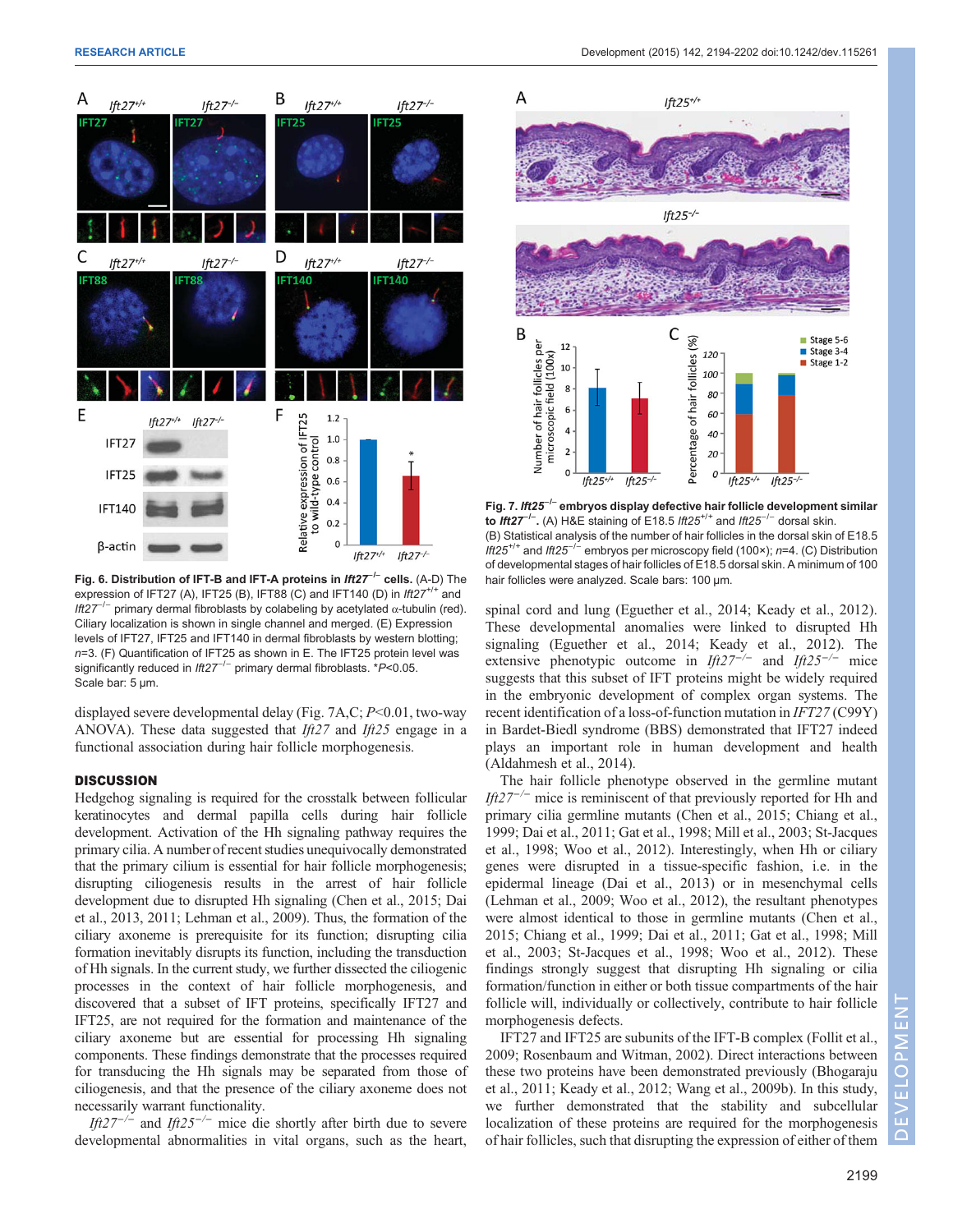could result in hair follicle morphogenesis arrest. It is worth noting that the  $If25$  and  $If27$  mutant mice were able to survive to term, whereas other IFT-B mutants, such as  $If 88<sup>f</sup>$ , are unable to survive beyond mid-gestation (Huangfu et al., 2003). The relatively mild phenotypes in the former suggested that IFT25 and IFT27 might have more restricted functions, such as in transducing Hh signals as shown herein, in comparison to IFT88, which is essential for ciliogenesis in a wide range of cell types. Interestingly, disrupting Ift88 resulted in similar hair follicle phenotypes (Lehman et al., 2009) to those of the  $Ift25$  and  $Ift27$  mutants described herein. Because these hair follicle phenotypes were attributed to attenuated Hh signaling, these studies collectively suggest that the core function of primary cilia during hair follicle morphogenesis is the transduction of Hh signals.

The ciliogenic capability of Ift27<sup>-/−</sup> cells was further examined using cyto D, which is capable of elongating the ciliary axoneme. Ift27<sup>-/-</sup> dermal fibroblasts treated with cyto D showed a comparable capacity to elongate the ciliary axoneme as control cells. Similarly, neither the expression nor localization of known ciliogenic IFT proteins, such as IFT88 and IFT140, nor the trafficking of ciliary membrane-associated proteins, such as ARL13B and ADCY3, was affected in  $If 27^{-/-}$  cells. These data suggested that  $If 27$  is not involved in the machinery required for ciliary length maintenance nor the trafficking of key ciliogenic proteins in mammalian cells. A recent study on the flagellum of Trypanosoma brucei suggested that IFT27 is involved in both anterograde and retrograde trafficking (Huet et al., 2014). Whether IFT27 performs cellular functions beyond trafficking Hh components remains to be determined in mammalian cells.

IFT27 was recently shown to play a crucial role in facilitating ciliary exit of the BBSome (Eguether et al., 2014; Ng et al., 2012), and Ift27-deficient mouse embryonic fibroblasts are unable to maintain low levels of SMO in the cilia when the Hh pathway is inactive (Eguether et al., 2014). In this study, we further demonstrated that suppressed Hh signaling in  $If 27^{-/-}$  primary dermal fibroblasts is also associated with abnormal accumulation of SMO in the cilium. However, ciliary accumulation of SMO does not necessarily correlate with pathway activation (Rohatgi et al., 2009). Thus, data obtained in this study suggest that disrupted Hh signaling in  $If \frac{27}{10}$  cells may be associated with abnormal trafficking of Hh pathway components in the primary cilium.

The primary cilium is essential for the processing of Gli transcription factors. It is well documented that in the absence of Hh ligands GLI3-FL is processed to its repressor form GLI3-R, resulting in a relatively low GLI3-FL:GLI3-R ratio (Niewiadomski et al., 2014). Data obtained from this study demonstrated that disrupting Ift27 results in an attenuated Hh pathway and, counterintuitively, an elevated GLI3-FL level, suppressed GLI3-R level, and increased GLI3-FL:GLI3-R ratio. We speculate that these changes in  $If 27<sup>-/-</sup>$  cells do not necessarily correspond to activation of the Hh pathway. Rather, they might merely reflect that IFT27 is required for proper processing of GLI3-FL. These data are in line with the well-documented observation that ligand-induced activation of the Hh pathway, and thus the production of Gli activators (but not GLI3-R), plays a predominant role during hair follicle morphogenesis (Mill et al., 2003). Thus, despite the elevated GLI3-FL level or increased GLI3-FL:GLI3-R ratio, the net outcome of disrupting Ift27 is Hh pathway suppression and impaired hair follicle morphogenesis. Moreover, Hh pathway activity is modulated by multiple phosphorylations of Gli transcription factors (both activators and suppressors) (Niewiadomski et al., 2014). Thus, data obtained from this study support the notion that

Hh pathway activity may not be evaluated simplistically based on the levels of Gli transcription factors, and that precisely controlled processing of Gli transcription factors is an integral component of the Hh signaling pathway.

By examining key events associated with skin and hair follicle morphogenesis, we noticed that the effect of loss of  $If *f*27$  was restricted to the proliferation and cytodifferentiation of follicular keratinocytes. Stratification, proliferation and differentiation of the interfollicular epidermis and the induction of hair germ were unaffected in  $If z^{\gamma-/-}$  mutants. These phenotypes correlated well with related molecular signaling pathways, such as attenuated Hh signaling and relatively normal canonical Wnt, Notch, BMP and TGFβ signaling in  $If z^{7-/-}$  skin. Thus, the cell fate-specific function of IFT27 can be attributed primarily to its function in processing Hh signals. Whether IFT27 participates in the transduction of other molecular signals in the skin remains to be empirically determined.

In summary, this study demonstrated an essential role of  $If \frac{\partial 27}{\partial 1}$  in mediating Hh signaling during follicular keratinocyte proliferation and differentiation but not the differentiation program of the interfollicular epidermis. Although the full spectrum of *Ift27* functions remains to be uncovered, the rather restricted function of IFT27 during embryonic skin development provides important insight into a novel avenue of targeting Hh signaling, such as in the targeted therapy for basal cell carcinoma (BCC), in which tumors not only originate from the hair follicles but are also dependent on hyperactive Hh signaling (Epstein, 2008; Kasper et al., 2012). Because IFT27 is likely to mediate Hh signaling through regulating the ciliary localization of SMO and the processing of Gli transcription factors, targeting IFT27 might prevent the development of drug resistance caused by acquired mutations in the SMO receptor following Vismodegib treatment (Yauch et al., 2009).

# MATERIALS AND METHODS

# Generation of *Ift27<sup>-/-</sup>* mice and skin transplantation

Ift27-targeted embryonic stem cells  $[If z27^{tm1a(EUCOMM)Hmgu}]$  were obtained from the EUCOMM project and used to create  $If  $t$  = 27$  mutant mice (Eguether et al., 2014). Homozygous mutants were obtained by crossing Ift27<sup>+/−</sup> mice. Genotypes of Ift27 mutants were determined using the following primer pairs (5′-3′): F, GGGAGATGAGGGATTCTTCC; R1, TCCAACTCTGACTCCGTCCT; R2, CCCCCTGAACCTGAAACATA. E15.5 and E18.5 embryos were obtained by timed mating. Full-thickness skin transplantation was performed as previously described (Dai et al., 2011). All procedures related to mice were approved by the IACUC of the University of Massachusetts Medical School and Stony Brook University.

## BrdU labeling and tissue processing

Bromodeoxyuridine (BrdU) labeling was performed by intraperitoneally injecting 10 µg BrdU labeling reagent (Invitrogen) per gram body weight 2 hours prior to euthanasia. Skin specimens were obtained by removing the full-thickness dorsal skin with surgical tools and were fixed in 10% buffered formalin at 4°C overnight. Fixed skin specimens were processed and sectioned for routine histology analysis. For all analyses, a minimum of three embryos obtained from at least two different litters were examined. AP staining was performed as previously described (Tsai et al., 2010). Specifically, frozen skin sections were fixed in 4% paraformaldehyde, soaked in B3 buffer (0.1 M Tris pH 9.5, 0.1 M NaCl, 0.05 M MgCl<sub>2</sub>) for 10 min, then in NBT (1:200)/BCIP (1:267) solution (Roche) for 20 min, and imaged.

## Cell culture and in vitro assays

The isolation of primary skin keratinocytes and dermal fibroblasts was conducted as described (Marshall et al., 2005). Briefly, E18.5 skin was digested by dispase II (Roche) to separate epidermis and dermis. Epidermis or dermis was then digested with trypsin or collagenase, respectively, to collect keratinocytes and dermal fibroblasts. Cells were used directly for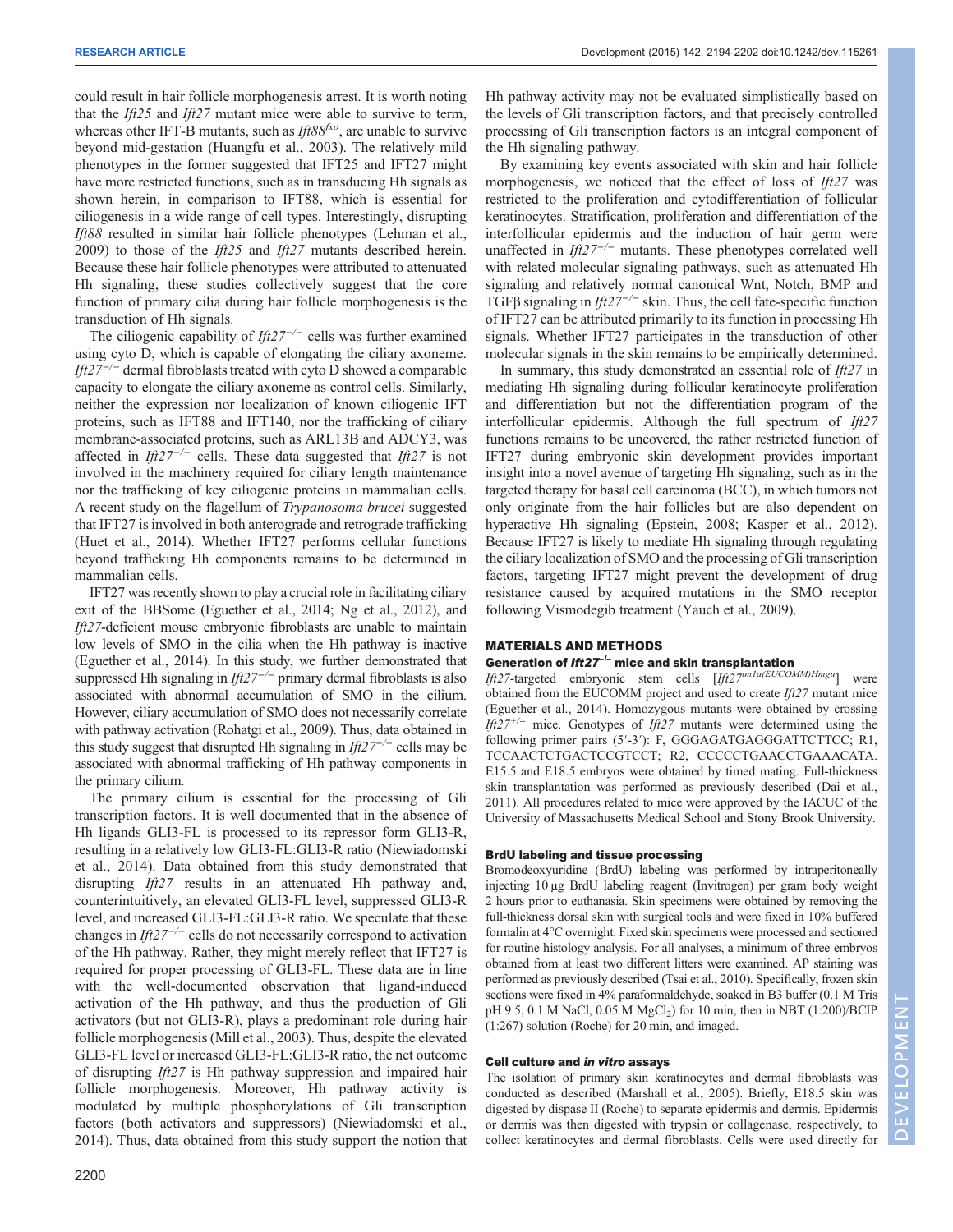skin reconstitution or cultured in vitro. Keratinocytes were cultured in defined keratinocyte serum-free medium (Life Technologies) on collagen Icoated tissue culture plates. Fibroblasts were cultured in Dulbecco's modified Eagle's medium (4.5 g/l glucose) supplemented with 10% fetal bovine serum and 100 U/ml penicillin and 100 U/ml streptomycin. To examine cilia formation, cells were grown to near confluence and serum starved for 24 h before being treated with SAG (100 nM, Calbiochem) or cyto D (0.5 µM, Sigma) for an additional 24 h in serum-free medium.

## Quantitative RT-PCR and western blotting

RNA isolation and quantitative RT-PCR analyses were performed as described previously (Dai et al., 2013). The following probes were used for TaqMan analysis: Ift27, ABI Mm00508912\_m1; Ptch1, Mm00436026\_m1; Gli1, Mm00494645\_m1; Gli2, Mm01293111\_m1; Smo, Mm01162710\_m1; and Actb, Mm00607939\_m1 (Life Technologies). Results were analyzed using the ΔΔCt method. Relative expression levels of target genes were determined by comparison with wild-type or treatment controls after normalizing to β-actin.

Protein was extracted either by homogenizing skin in cold RIPA lysis buffer (1% Triton X-100, 0.1% SDS, 50 mM Tris-HCl pH 7.4, 150 mM NaCl, 1% sodium deoxycholate, 2 mM EDTA, 50 mM NaF) supplemented with proteinase inhibitors or by digesting cells directly in RIPA lysis buffer. Cell lysates were cleared by centrifugation at 13,000  $g$  for 20 min at 4<sup>o</sup>C; protein concentration was determined using the BCA Protein Assay Kit (Pierce). Nuclear fractionation was conducted with the NE-PER Nuclear and Cytoplasmic Extraction Kit (Thermo Scientific). Proteins were separated on a NuPage gel (Life Technologies) and transferred to Hybond nitrocellulose membranes (GE Healthcare). The following primary antibodies were used: β-actin (1:1000; Santa Cruz, sc-47778), IFT27 [1:1000; gift of G. Pazour, University of Massachusetts (Keady et al., 2012)], GLI1 (1:250; clone V812, Cell Signaling, 2534S), GLI3 (1:200; R&D Systems, AF3690), IFT25 (1:1000; Proteintech, 15732-1-AP) and IFT140 [1:500 (Uitto, 2012)]. HRP-conjugated secondary antibodies (BD Biosciences), SuperSignal substrates (Thermo Scientific) and CL-XPosure film (Thermo Scientific) were used for detection. Quantification of signal was performed with ImageJ (NIH).

## Immunofluorescence labeling and microscopy

Immunofluorescence labeling was performed as described previously (Dai et al., 2013). The following primary antibodies were used: TRP63 (1:100; Santa Cruz Biotechnology, sc-8431), KRT14 [1:1000 (Roop et al., 1987)], KRT1 [1:500 (Roop et al., 1987)], KRT17 (1:400; Abcam, ab111446), LOR [1:100 (Roop et al., 1987)], LEF1 (1:100; Cell Signaling, 2230), NGFR (1:200;  $p75^{NTR}$ , Promega, G3231), BrdU (1:20; Life Technologies, A21304), acetylated α-tubulin (1:1000; Sigma, T6793), γ-tubulin (1:500; Abcam, ab11317 and ab11316), ARL13B (1:100; NeuroMab, #73-287), IFT27 and IFT140 [1:200 (Keady et al., 2012)], IFT25 (1:200; Proteintech, 15732-1-AP), IFT88 (1:600; Proteintech, 23967-1-AP), SMO [1:100; gift of R. Rohatgi, Stanford University (Rohatgi et al., 2007)], GLI2 [1:1000; gift of J. Eggenschwiler, University of Georgia (Sperling et al., 2010)], pSMAD1/5 (1:100; Cell Signaling, 9511s) and pSMAD2 (1:100; Cell Signaling, 3101). Alexa Fluor-conjugated secondary antibodies (1:250) were from Life Technologies. Sections were sealed in mounting medium with DAPI (Vector Laboratories). Images were acquired using a Nikon 80i fitted with a Nikon DS-Qi1Mc camera and processed with Photoshop 5.5 CS (Adobe).

To quantify GLI2 at the ciliary tip, GLI2 fluorescence intensity in a defined circular area (comprising 100 pixels) at the distal end of each cilium was measured using ImageJ. Intensity was normalized as percentage of the median intensity of the wild-type control group. A minimum of 125 cilia from three sets of wild-type and  $If z \sim z^{-1/2}$  primary dermal fibroblasts were evaluated.

## In situ hybridization

In situ hybridization was carried out on formalin-fixed paraffin-embedded tissue sections using RNAScope in situ hybridization technology [Advanced Cell Diagnostics (Wang et al., 2012)] and custom mouse *Ift27*, Gli1, Ptch1 and Shh probes as per the manufacturer's instructions.

### Scanning electron microscopy (SEM)

For SEM of cilia, primary keratinocytes isolated from E18.5 mice were fixed overnight in 2.5% glutaraldehyde in 0.1 M phosphate buffer ( pH 7.4). Cells were then post-fixed, dehydrated and gold coated through standard procedures (Bechtold, 2000). Samples were examined on a JOEL S-3000N scanning electron microscope (Hitachi).

## Statistical analyses

All quantifications are presented as mean±s.d. Student's t-test was used unless stated otherwise. One-way ANOVA and two-way ANOVA were conducted using GraphPad Prism.  $P<0.05$  was considered statistically significant.

## Acknowledgements

We thank Mallory Korman and Kathleen Silva for assistance in histological sample processing; Laurie Levine for assistance with experimental animals; Christy Ou for assistance with experiments and data analysis; Yeun Ja Choi and Elizabeth Snedecor for discussion; and Dr Tamara Caspary for providing the ARL13B antibody.

### Competing interests

The authors declare no competing or financial interests.

#### Author contributions

N.Y., J.P.S., G.J.P. and J.C. designed experiments and analyzed data. L.L. and T.E. performed preliminary experiments. N.Y. and J.C. carried out the experiments, collected the data and wrote the manuscript.

### Funding

This study was supported by grants from the International Union Against Cancer (UICC) and American Cancer Society (ACS) Beginning Investigators to L.L., a P&F grant from the Skin Disease Research Center (SDRC) of the University of Colorado Denver, start-up funds provided by the Department of Pathology and the Cancer Center of Stony Brook University, and research grants from the National Institutes of Health [R061485 to J.C., AR063781 to J.P.S. and GM060992 to G.J.P.]. Deposited in PMC for release after 12 months.

#### Supplementary material

Supplementary material available online at

<http://dev.biologists.org/lookup/suppl/doi:10.1242/dev.115261/-/DC1>

#### References

- [Aldahmesh, M. A., Li, Y., Alhashem, A., Anazi, S., Alkuraya, H., Hashem, M., Awaji,](http://dx.doi.org/10.1093/hmg/ddu044) [A. A., Sogaty, S., Alkharashi, A., Alzahrani, S. et al.](http://dx.doi.org/10.1093/hmg/ddu044) (2014). IFT27, encoding a [small GTPase component of IFT particles, is mutated in a consanguineous family](http://dx.doi.org/10.1093/hmg/ddu044) [with Bardet-Biedl syndrome.](http://dx.doi.org/10.1093/hmg/ddu044) Hum. Mol. Genet. 23, 3307-3315.
- Bechtold, L. S. (2000). Ultrastructural evaluation of mouse mutations. In Systematic Characterization of Mouse Mutations (ed. J. P. Sundberg and D. Boggess), pp. 121-129. Boca Raton: CRC Press.
- [Bhogaraju, S., Taschner, M., Morawetz, M., Basquin, C. and Lorentzen, E.](http://dx.doi.org/10.1038/emboj.2011.110) [\(2011\). Crystal structure of the intraflagellar transport complex 25/27.](http://dx.doi.org/10.1038/emboj.2011.110) EMBO J. 30, [1907-1918.](http://dx.doi.org/10.1038/emboj.2011.110)
- [Blanpain, C., Lowry, W. E., Pasolli, H. A. and Fuchs, E.](http://dx.doi.org/10.1101/gad.1477606) (2006). Canonical notch [signaling functions as a commitment switch in the epidermal lineage.](http://dx.doi.org/10.1101/gad.1477606) Genes Dev. 20[, 3022-3035.](http://dx.doi.org/10.1101/gad.1477606)
- [Candi, E., Dinsdale, D., Rufini, A., Salomoni, P., Knight, R. A., Mueller, M.,](http://dx.doi.org/10.4161/cc.6.3.3797) Krammer, P. H. and Melino, G. [\(2007\). TAp63 and DeltaNp63 in cancer and](http://dx.doi.org/10.4161/cc.6.3.3797) [epidermal development.](http://dx.doi.org/10.4161/cc.6.3.3797) Cell Cycle 6, 274-284.
- [Candi, E., Cipollone, R., Rivetti di Val Cervo, P., Gonfloni, S., Melino, G. and](http://dx.doi.org/10.1007/s00018-008-8119-x) Knight, R. [\(2008\). p63 in epithelial development.](http://dx.doi.org/10.1007/s00018-008-8119-x) Cell. Mol. Life Sci. 65, [3126-3133.](http://dx.doi.org/10.1007/s00018-008-8119-x)
- [Chen, J., Laclef, C., Moncayo, A., Snedecor, E. R., Yang, N., Li, L., Takemaru,](http://dx.doi.org/10.1038/jid.2014.483) [K.-I., Paus, R., Schneider-Maunoury, S. and Clark, R. A.](http://dx.doi.org/10.1038/jid.2014.483) (2015). The ciliopathy gene Rpgrip1I is essential for hair follicle development. J. Investig. Dermatol. 135, [701-709.](http://dx.doi.org/10.1038/jid.2014.483)
- [Chiang, C., Swan, R. Z., Grachtchouk, M., Bolinger, M., Litingtung, Y.,](http://dx.doi.org/10.1006/dbio.1998.9103) [Robertson, E. K., Cooper, M. K., Gaffield, W., Westphal, H., Beachy, P. A.](http://dx.doi.org/10.1006/dbio.1998.9103) et al. [\(1999\). Essential role for Sonic hedgehog during hair follicle morphogenesis.](http://dx.doi.org/10.1006/dbio.1998.9103) [Dev. Biol.](http://dx.doi.org/10.1006/dbio.1998.9103) 205, 1-9.
- Cole, D. G. [\(2003\). The intraflagellar transport machinery of Chlamydomonas](http://dx.doi.org/10.1034/j.1600-0854.2003.t01-1-00103.x) [reinhardtii.](http://dx.doi.org/10.1034/j.1600-0854.2003.t01-1-00103.x) Traffic 4, 435-442.
- Cole, D. G. and Snell, W. J. [\(2009\). SnapShot: intraflagellar transport.](http://dx.doi.org/10.1016/j.cell.2009.04.053) Cell 137, [784-784.e1.](http://dx.doi.org/10.1016/j.cell.2009.04.053)
- [Cole, D. G., Diener, D. R., Himelblau, A. L., Beech, P. L., Fuster, J. C. and](http://dx.doi.org/10.1083/jcb.141.4.993) Rosenbaum, J. L. [\(1998\). Chlamydomonas kinesin-II-dependent intraflagellar](http://dx.doi.org/10.1083/jcb.141.4.993)